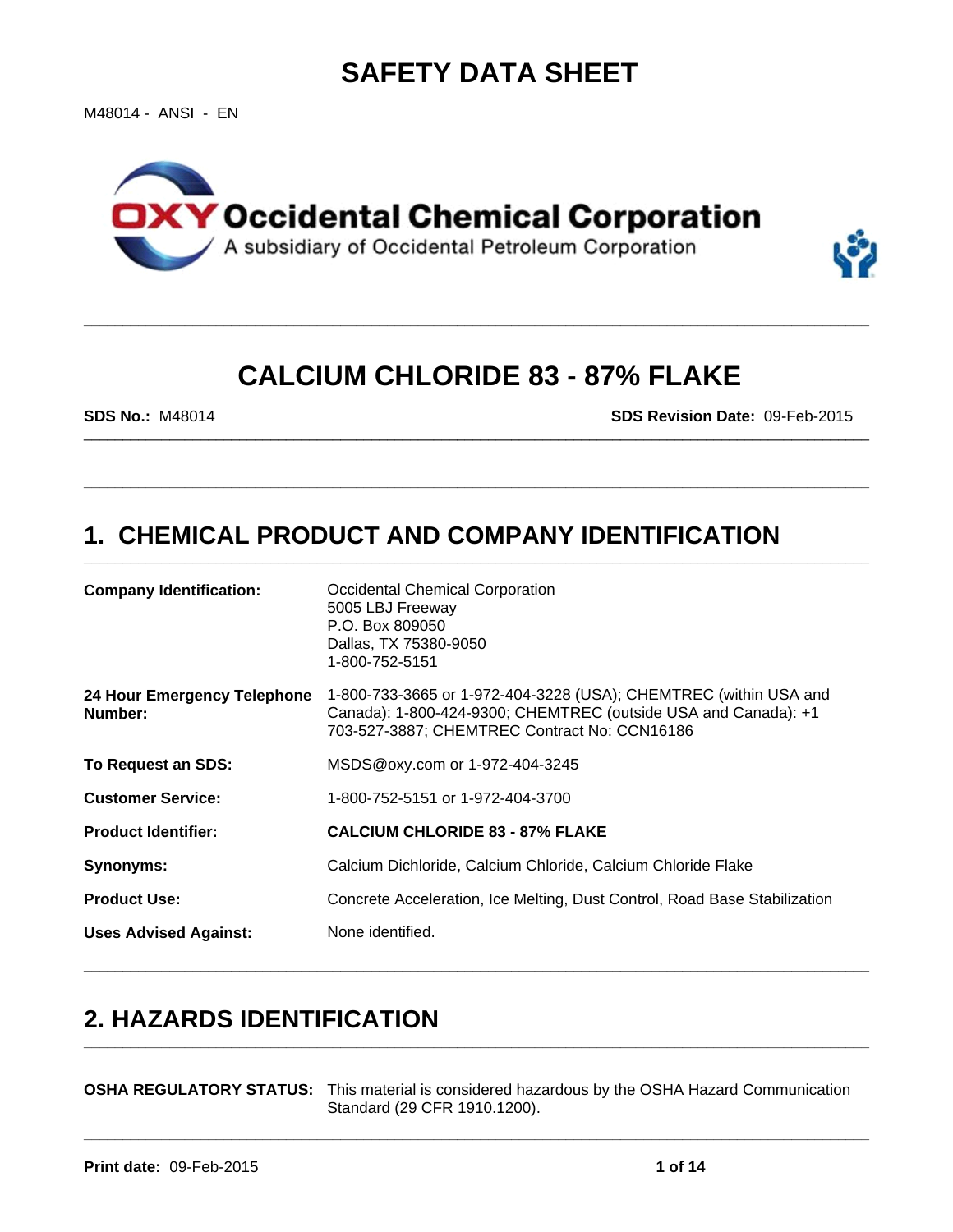**SDS No.:** M48014 **SDS Revision Date:** 09-Feb-2015

**\*\*\*\*\*\*\*\*\*\*\*\*\*\*\*\*\*\*\*\*\*\*\*\*\*\*\*\*\*\*\*\*\*\*\*\*\*\*\*\*\*\*\*\*\*\*\*\*\*\*\*\*\*\*\*\*\*\*\*\*\*\*\*\*\*\*\*\*\*\*\*\*\*\*\*\*\*\*\*\*\*\*\*\*\*\*\*\*\*\*\*\*\*\*\*\*\*\*\*\*\*\*\*\*\*\*\*\*\*\*\*\*\*\*\*\*\*\*\*\*\*\*\*\*\*\*\*\*\*\***

## **EMERGENCY OVERVIEW:**

**Color:** White **Physical state** Solid Appearance: Flakes **Odor:** Odorless

**Signal Word: WARNING** 

**MAJOR HEALTH HAZARDS:** CAUSES EYE AND SKIN IRRITATION. HARMFUL IF SWALLOWED.

**PHYSICAL HAZARDS:** Heat is generated when mixed with water or aqueous acid solutions.

**PRECAUTIONARY STATEMENTS:** Wash thoroughly after handling.

**\*\*\*\*\*\*\*\*\*\*\*\*\*\*\*\*\*\*\*\*\*\*\*\*\*\*\*\*\*\*\*\*\*\*\*\*\*\*\*\*\*\*\*\*\*\*\*\*\*\*\*\*\*\*\*\*\*\*\*\*\*\*\*\*\*\*\*\*\*\*\*\*\*\*\*\*\*\*\*\*\*\*\*\*\*\*\*\*\*\*\*\*\*\*\*\*\*\*\*\*\*\*\*\*\*\*\*\*\*\*\*\*\*\*\*\*\*\*\*\*\*\*\*\*\*\*\*\*\*\***

**\_\_\_\_\_\_\_\_\_\_\_\_\_\_\_\_\_\_\_\_\_\_\_\_\_\_\_\_\_\_\_\_\_\_\_\_\_\_\_\_\_\_\_\_\_\_\_\_\_\_\_\_\_\_\_\_\_\_\_\_\_\_\_\_\_\_\_\_\_\_\_\_\_\_\_\_\_\_\_\_\_\_\_\_\_\_\_\_\_\_\_\_\_\_\_\_\_\_\_\_\_**

## **GHS CLASSIFICATION:**

| GHS: CONTACT HAZARD - SKIN: Category 2 - Causes skin irritation |                                                                                                                           |  |
|-----------------------------------------------------------------|---------------------------------------------------------------------------------------------------------------------------|--|
|                                                                 | GHS: CONTACT HAZARD - EYE: Category 2B - Causes eye irritation                                                            |  |
| <b>GHS: ACUTE TOXICITY -</b><br><b>IINHALATION:</b>             | No data available. Not classified.                                                                                        |  |
| GHS: ACUTE TOXICITY - ORAL: Category 4 - Harmful if swallowed   |                                                                                                                           |  |
| <b>GHS: ACUTE TOXICITY -</b><br>DERMAL:                         | Not classified as acutely toxic for dermal exposure                                                                       |  |
| <b>GHS: CARCINOGENICITY:</b>                                    | Not classified as a carcinogen per GHS criteria. This product is not classified as a<br>carcinogen by NTP, IARC, or OSHA. |  |

## **UNKNOWN ACUTE TOXICITY:**

A percentage of this product consists of ingredient(s) of unknown acute toxicity.

## **Unknown Acute Dermal Toxicity:**

3% of this product consists of ingredient(s) of unknown acute dermal toxicity.

**GHS SYMBOL:** Exclamation mark



# **\_\_\_\_\_\_\_\_\_\_\_\_\_\_\_\_\_\_\_\_\_\_\_\_\_\_\_\_\_\_\_\_\_\_\_\_\_\_\_\_\_\_\_\_\_\_\_\_\_\_\_\_\_\_\_\_\_\_\_\_\_\_\_\_\_\_\_\_\_\_\_\_\_\_\_\_\_\_\_\_\_\_\_\_\_\_\_\_\_\_\_\_\_\_\_\_\_\_\_\_\_ GHS SIGNAL WORD: WARNING**

## **GHS HAZARD STATEMENTS:**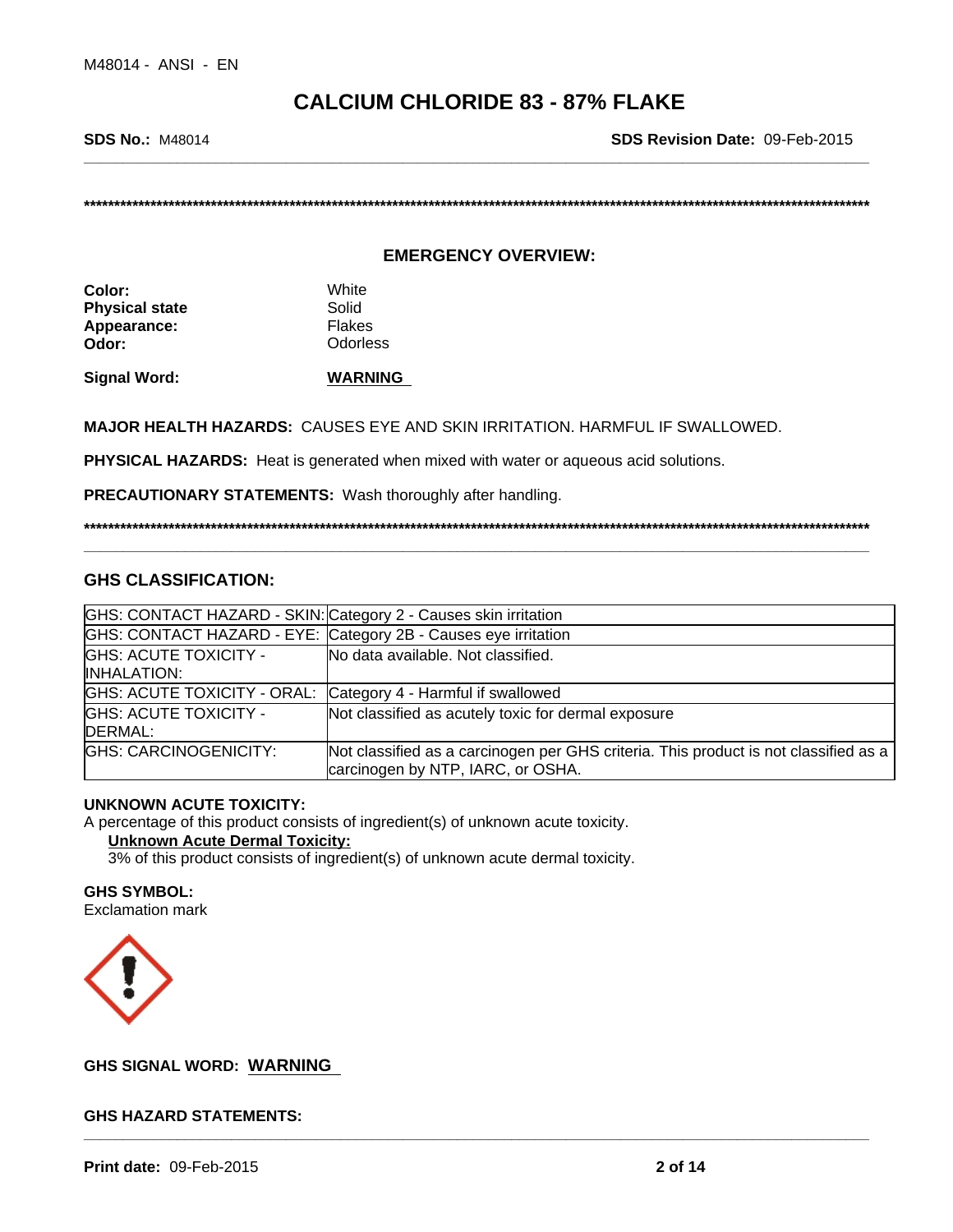**SDS No.:** M48014 **SDS Revision Date:** 09-Feb-2015

## **GHS - Health Hazard Statement(s)**

Causes skin irritation Causes eye irritation Harmful if swallowed

## **GHS - Precautionary Statement(s) - Prevention**

Wear eye and face protection Wear protective gloves Wash thoroughly after handling Do not eat, drink or smoke when using this product

## **GHS - Precautionary Statement(s) - Response**

IF IN EYES: Rinse cautiously with water for several minutes. Remove contact lenses, if present and easy to do. Continue rinsing If eye irritation persists: Get medical advice/attention IF ON SKIN: Wash with plenty of water Take off contaminated clothing and wash it before reuse If skin irritation occurs: Get medical advice/attention IF SWALLOWED: Call a POISON CENTER or doctor/physician if you feel unwell Rinse mouth Specific treatment (see First Aid information on product label and/or Section 4 of the SDS)

## **GHS - Precautionary Statement(s) - Storage**

There are no Precautionary-Storage phrases assigned

## **GHS - Precautionary Statement(s) - Disposal**

Dispose of contents and container in accordance with applicable local, regional, national, and/or international regulations

## **Hazards Not Otherwise Classified (HNOC)**

None Known

**See Section 11: TOXICOLOGICAL INFORMATION**

## **3. COMPOSITION/INFORMATION ON INGREDIENTS**

**Synonyms:** Calcium Dichloride, Calcium Chloride, Calcium Chloride Flake

| <b>Component</b>   | Percent [%]  | <b>CAS Number</b> |
|--------------------|--------------|-------------------|
| Calcium chloride   | $> 83 - 87$  | 10043-52-4        |
| Water              | $> 8 - < 14$ | 7732-18-5         |
| Potassium Chloride | $> 2 - 3$    | 7447-40-7         |
| Sodium Chloride    | $1 - 2$      | 7647-14-5         |

**\_\_\_\_\_\_\_\_\_\_\_\_\_\_\_\_\_\_\_\_\_\_\_\_\_\_\_\_\_\_\_\_\_\_\_\_\_\_\_\_\_\_\_\_\_\_\_\_\_\_\_\_\_\_\_\_\_\_\_\_\_\_\_\_\_\_\_\_\_\_\_\_\_\_\_\_\_\_\_\_\_\_\_\_\_\_\_\_\_\_\_\_\_\_\_\_\_\_\_\_\_**

**\_\_\_\_\_\_\_\_\_\_\_\_\_\_\_\_\_\_\_\_\_\_\_\_\_\_\_\_\_\_\_\_\_\_\_\_\_\_\_\_\_\_\_\_\_\_\_\_\_\_\_\_\_\_\_\_\_\_\_\_\_\_\_\_\_\_\_\_\_\_\_\_\_\_\_\_\_\_\_\_\_\_\_\_\_\_\_\_\_\_\_\_\_\_\_\_\_\_\_\_\_**

**\_\_\_\_\_\_\_\_\_\_\_\_\_\_\_\_\_\_\_\_\_\_\_\_\_\_\_\_\_\_\_\_\_\_\_\_\_\_\_\_\_\_\_\_\_\_\_\_\_\_\_\_\_\_\_\_\_\_\_\_\_\_\_\_\_\_\_\_\_\_\_\_\_\_\_\_\_\_\_\_\_\_\_\_\_\_\_\_\_\_\_\_\_\_\_\_\_\_\_\_\_**

**Notes:** *Potassium chloride and sodium chloride are impurities from the naturally-occurring source material, brine solution.*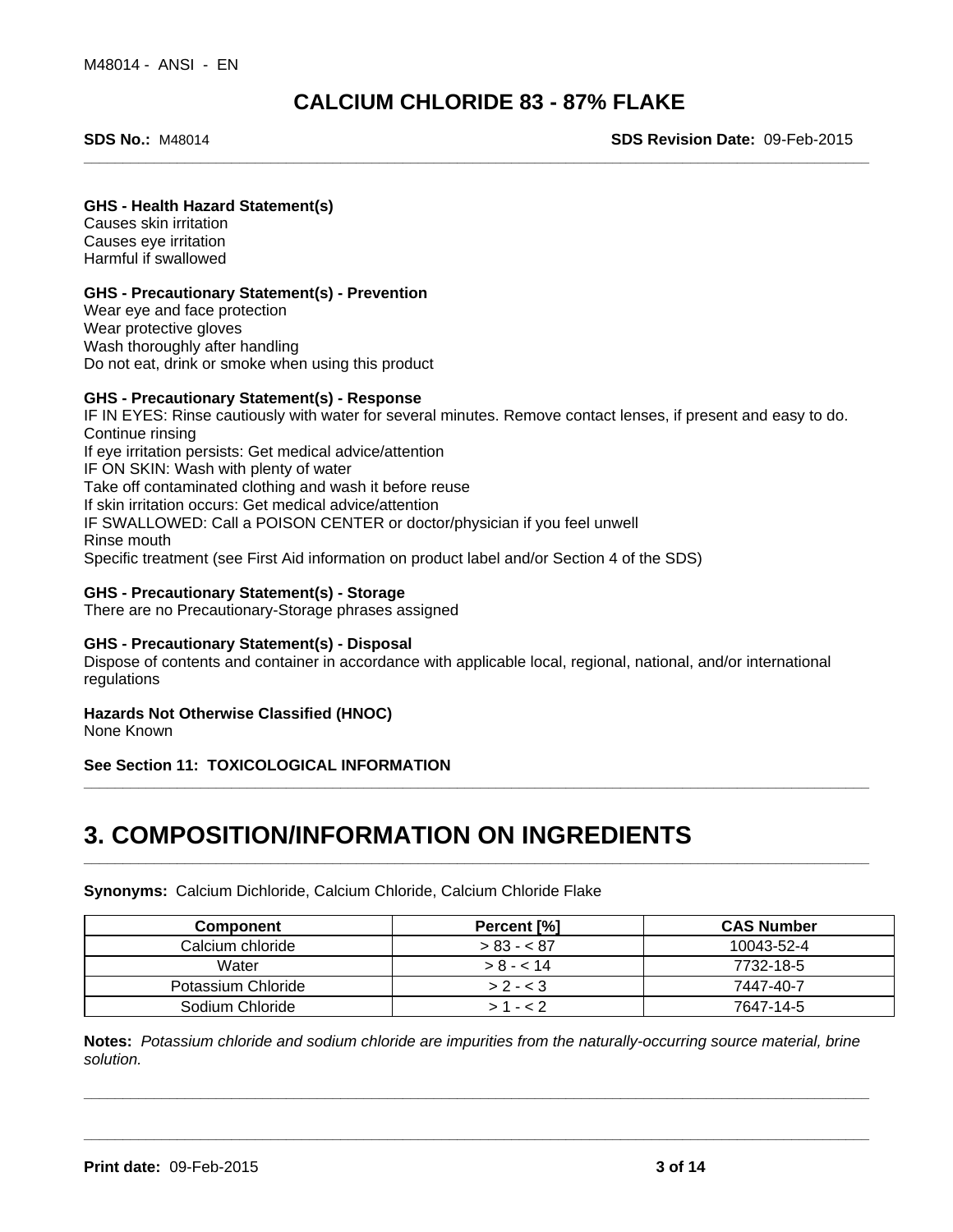**SDS No.:** M48014 **SDS Revision Date:** 09-Feb-2015

## **4. FIRST AID MEASURES**

**INHALATION:** If inhalation of dust occurs and adverse effects result, remove to uncontaminated area. Call a POISON CENTER or doctor/physician if you feel unwell.

**SKIN CONTACT:** If on skin, wash with plenty of water. If skin irritation occurs: Get medical advice/ attention. Take off contaminated clothing and wash before reuse. SPECIFIC TREATMENT: Wash with lots of water.

**\_\_\_\_\_\_\_\_\_\_\_\_\_\_\_\_\_\_\_\_\_\_\_\_\_\_\_\_\_\_\_\_\_\_\_\_\_\_\_\_\_\_\_\_\_\_\_\_\_\_\_\_\_\_\_\_\_\_\_\_\_\_\_\_\_\_\_\_\_\_\_\_\_\_\_\_\_\_\_\_\_\_\_\_\_\_\_\_\_\_\_\_\_\_\_\_\_\_\_\_\_**

**EYE CONTACT:** If in eyes, rinse cautiously with water for several minutes. Remove contact lenses, if present and easy to do. Continue rinsing. If irritation occurs, get medical advice/attention.

**INGESTION:** If swallowed, rinse mouth. Contact a poison center or doctor/physician if you feel unwell.

## **Most Important Symptoms/Effects (Acute and Delayed)** :.

**Acute Symptoms/Effects:** Listed below.

**Inhalation (Breathing):** Inhaling dust may cause irritation to upper respiratory tract (nose and throat). Nasal mucosal and oropharyngeal eythema.

**Skin:** Skin Irritation. Direct abrasion of skin from solid, erythema and burn from reaction with water. Prolonged contact and occlusion may cause more severe symptoms. Damage is localized to contact areas.

**Eye:** Eye Irritation. Direct abrasion of cornea from solid, erythema and burn from reaction with water, conjunctival swelling and cornea opacification from hypertonic solution and heat. Corneal eye pain, redness, acute corneal thickening or whitening.

**Ingestion (Swallowing):** Consumption of solids or hypertonic solutions causes nausea, vomiting, and increased thirst.

## **Delayed Symptoms/Effects:**

- Chronic exposures to skin and mucus membranes that cause irritation may cause a chronic dermatitis or mucosal membrane problem

**Interaction with Other Chemicals Which Enhance Toxicity:** None known.

**Medical Conditions Aggravated by Exposure:** Any skin condition that disrupts the skin, such as abrasions, cuts, psoriasis, fungal infections, etc. Any upper respiratory conditions that compromise mucosa can increase local damage from dust contact. Any eye condition that compromises tear production, conjunctiva, or normal corneal homeostasis.

**Protection of First-Aiders:** At minimum, treating personnel should utilize PPE sufficient for prevention of bloodborne pathogen transmission. If potential for exposure exists refer to Section 8 for specific personal protective equipment.

**Notes to Physician:** Due to irritant properties, resulting from heat created as solid material dissolves in water, swallowing may result in burns/ulceration of mucus membranes. If burn is present, treat as any thermal burn, after decontamination. No specific antidote. Treatment of exposure should be directed at the control of symptoms and the clinical condition of the patient.

**\_\_\_\_\_\_\_\_\_\_\_\_\_\_\_\_\_\_\_\_\_\_\_\_\_\_\_\_\_\_\_\_\_\_\_\_\_\_\_\_\_\_\_\_\_\_\_\_\_\_\_\_\_\_\_\_\_\_\_\_\_\_\_\_\_\_\_\_\_\_\_\_\_\_\_\_\_\_\_\_\_\_\_\_\_\_\_\_\_\_\_\_\_\_\_\_\_\_\_\_\_**

**\_\_\_\_\_\_\_\_\_\_\_\_\_\_\_\_\_\_\_\_\_\_\_\_\_\_\_\_\_\_\_\_\_\_\_\_\_\_\_\_\_\_\_\_\_\_\_\_\_\_\_\_\_\_\_\_\_\_\_\_\_\_\_\_\_\_\_\_\_\_\_\_\_\_\_\_\_\_\_\_\_\_\_\_\_\_\_\_\_\_\_\_\_\_\_\_\_\_\_\_\_**

**\_\_\_\_\_\_\_\_\_\_\_\_\_\_\_\_\_\_\_\_\_\_\_\_\_\_\_\_\_\_\_\_\_\_\_\_\_\_\_\_\_\_\_\_\_\_\_\_\_\_\_\_\_\_\_\_\_\_\_\_\_\_\_\_\_\_\_\_\_\_\_\_\_\_\_\_\_\_\_\_\_\_\_\_\_\_\_\_\_\_\_\_\_\_\_\_\_\_\_\_\_**

## **5. FIRE-FIGHTING MEASURES**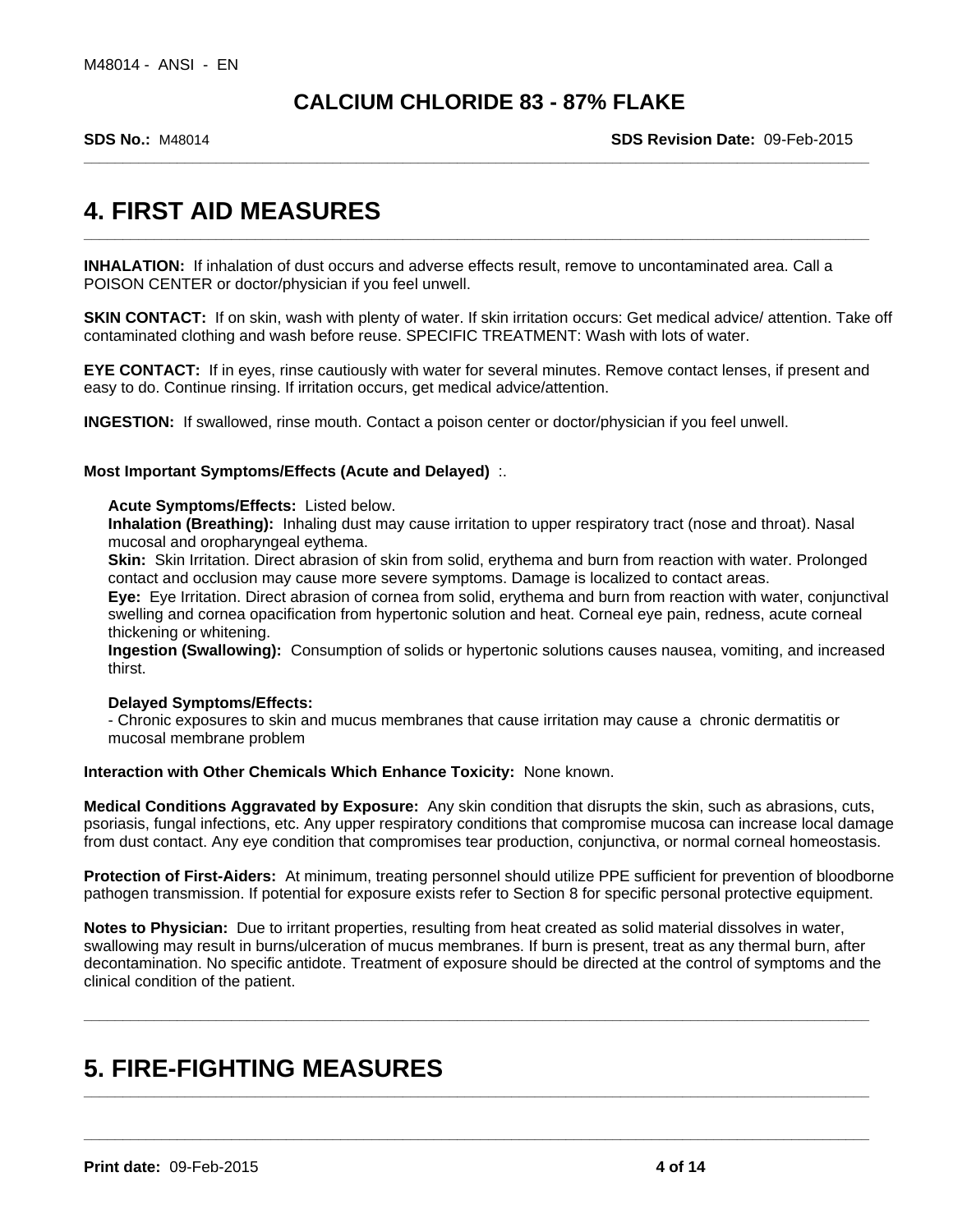**SDS No.:** M48014 **SDS Revision Date:** 09-Feb-2015

**Fire Hazard:** This material does not burn.

**Extinguishing Media:** Use extinguishing agents appropriate for surrounding fire.

**Fire Fighting:** Keep unnecessary people away, isolate hazard area and deny entry. This material does not burn. Fight fire for other material that is burning. Water should be applied in large quantities as fine spray. Wear NIOSH approved positive-pressure self-contained breathing apparatus operated in pressure demand mode. Wear protective fire fighting clothing (includes fire fighting helmet, coat, trousers, boots, and gloves). Avoid contact with this material during fire fighting operations. If contact is likely, change to full chemical resistant fire fighting clothing with self-contained breathing apparatus. If this is not available, wear full chemical resistant clothing with self-contained breathing apparatus and fight fire from a remote location. For protective equipment in post-fire or non-fire clean-up situations, refer to the relevant sections.

| <b>Hazardous Combustion</b><br><b>Products:</b>        | Formed under fire conditions: hydrogen chloride gas, calcium oxide |
|--------------------------------------------------------|--------------------------------------------------------------------|
| <b>Sensitivity to Mechanical</b><br>Impact:            | Not sensitive.                                                     |
| <b>Sensitivity to Static Discharge:</b> Not sensitive. |                                                                    |
| Lower Flammability Level (air): Not applicable         |                                                                    |
| Upper Flammability Level (air): Not applicable         |                                                                    |
| Flash point:                                           | Not applicable                                                     |
| <b>Auto-ignition Temperature:</b>                      | Not applicable                                                     |

## **6. ACCIDENTAL RELEASE MEASURES**

## **Personal Precautions:**

Isolate area. Keep unnecessary and unprotected personnel from entering the area. Spilled material may cause a slipping hazard on some surfaces. Use appropriate safety equipment. For additional information, refer to Section 8, Exposure Controls and Personal Protection. Refer to Section 7, Handling, for additional precautionary measures.

**\_\_\_\_\_\_\_\_\_\_\_\_\_\_\_\_\_\_\_\_\_\_\_\_\_\_\_\_\_\_\_\_\_\_\_\_\_\_\_\_\_\_\_\_\_\_\_\_\_\_\_\_\_\_\_\_\_\_\_\_\_\_\_\_\_\_\_\_\_\_\_\_\_\_\_\_\_\_\_\_\_\_\_\_\_\_\_\_\_\_\_\_\_\_\_\_\_\_\_\_\_**

**\_\_\_\_\_\_\_\_\_\_\_\_\_\_\_\_\_\_\_\_\_\_\_\_\_\_\_\_\_\_\_\_\_\_\_\_\_\_\_\_\_\_\_\_\_\_\_\_\_\_\_\_\_\_\_\_\_\_\_\_\_\_\_\_\_\_\_\_\_\_\_\_\_\_\_\_\_\_\_\_\_\_\_\_\_\_\_\_\_\_\_\_\_\_\_\_\_\_\_\_\_**

**\_\_\_\_\_\_\_\_\_\_\_\_\_\_\_\_\_\_\_\_\_\_\_\_\_\_\_\_\_\_\_\_\_\_\_\_\_\_\_\_\_\_\_\_\_\_\_\_\_\_\_\_\_\_\_\_\_\_\_\_\_\_\_\_\_\_\_\_\_\_\_\_\_\_\_\_\_\_\_\_\_\_\_\_\_\_\_\_\_\_\_\_\_\_\_\_\_\_\_\_\_**

**\_\_\_\_\_\_\_\_\_\_\_\_\_\_\_\_\_\_\_\_\_\_\_\_\_\_\_\_\_\_\_\_\_\_\_\_\_\_\_\_\_\_\_\_\_\_\_\_\_\_\_\_\_\_\_\_\_\_\_\_\_\_\_\_\_\_\_\_\_\_\_\_\_\_\_\_\_\_\_\_\_\_\_\_\_\_\_\_\_\_\_\_\_\_\_\_\_\_\_\_\_**

## **Methods and Materials for Containment and Cleaning Up:**

Small and large spills: Contain spilled material if possible. Collect in suitable and properly labeled containers. Flush residue with plenty of water. See Section 13, Disposal considerations, for additional information.

## **Environmental Precautions:**

Prevent large spills from entering into soil, ditches, sewers, waterways and/or groundwater. See Section 12, Ecological Information.

## **7. HANDLING AND STORAGE**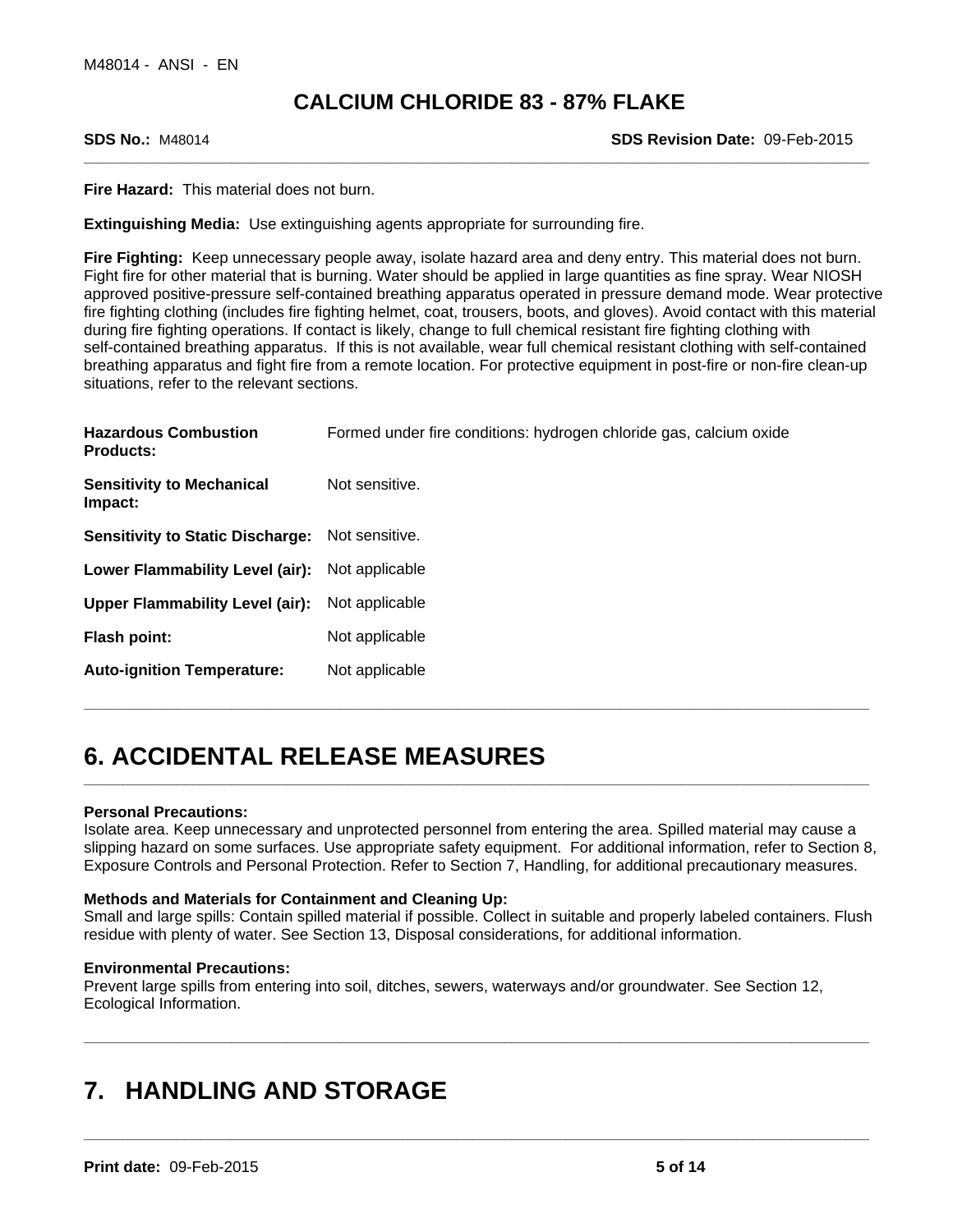**SDS No.:** M48014 **SDS Revision Date:** 09-Feb-2015

## **Precautions for Safe Handling:**

Heat developed during diluting or dissolving is very high. Use cool water when diluting or dissolving (temperature less than 80°F, 27°C). Avoid contact with eyes, skin, and clothing. Do not swallow. Wash thoroughly after handling. See Section 8: EXPOSURE CONTROLS AND PERSONAL PROTECTION.

**\_\_\_\_\_\_\_\_\_\_\_\_\_\_\_\_\_\_\_\_\_\_\_\_\_\_\_\_\_\_\_\_\_\_\_\_\_\_\_\_\_\_\_\_\_\_\_\_\_\_\_\_\_\_\_\_\_\_\_\_\_\_\_\_\_\_\_\_\_\_\_\_\_\_\_\_\_\_\_\_\_\_\_\_\_\_\_\_\_\_\_\_\_\_\_\_\_\_\_\_\_**

**\_\_\_\_\_\_\_\_\_\_\_\_\_\_\_\_\_\_\_\_\_\_\_\_\_\_\_\_\_\_\_\_\_\_\_\_\_\_\_\_\_\_\_\_\_\_\_\_\_\_\_\_\_\_\_\_\_\_\_\_\_\_\_\_\_\_\_\_\_\_\_\_\_\_\_\_\_\_\_\_\_\_\_\_\_\_\_\_\_\_\_\_\_\_\_\_\_\_\_\_\_**

**\_\_\_\_\_\_\_\_\_\_\_\_\_\_\_\_\_\_\_\_\_\_\_\_\_\_\_\_\_\_\_\_\_\_\_\_\_\_\_\_\_\_\_\_\_\_\_\_\_\_\_\_\_\_\_\_\_\_\_\_\_\_\_\_\_\_\_\_\_\_\_\_\_\_\_\_\_\_\_\_\_\_\_\_\_\_\_\_\_\_\_\_\_\_\_\_\_\_\_\_\_**

## **Safe Storage Conditions:**

Store in a dry place. Protect from atmospheric moisture. Keep container tightly closed. Keep separated from incompatible substances (see below or Section 10 of the Safety Data Sheet).

## **Incompatibilities/ Materials to Avoid:**

Heat is generated when mixed with water or aqueous acids. Spattering and boiling can occur. Avoid contact with: bromide trifluoride, 2-furan percarboxylic acid because calcium chloride is incompatible with those substances. Contact with zinc forms flammable hydrogen gas, which can be explosive. Catalyzes exothermic polymerization of methyl vinyl ether. Attacks metals in the presence of moisture, and may release flammable hydrogen gas. Reaction of bromide impurity with oxidizing materials may generate trace levels of impurities such as bromates.

## **8. EXPOSURE CONTROLS / PERSONAL PROTECTION**

**Regulatory Exposure Limit(s):** Listed below for the product components that have regulatory occupational exposure limits (OEL's) established.

| Component                                   | <b>OSHA Final PEL</b><br>TWA                                     | <b>OSHA Final PEL</b><br><b>STEL</b> | <b>OSHA Final PELCeiling</b> |
|---------------------------------------------|------------------------------------------------------------------|--------------------------------------|------------------------------|
| Particles Not Otherwise Regulated<br>(PNOR) | 15 mg/m <sup>3</sup> (Total)<br>5 mg/m <sup>3</sup> (Respirable) | -----                                | -----                        |
| 00-00-001                                   |                                                                  |                                      |                              |

*OEL: Occupational Exposure Limit; OSHA: United States Occupational Safety and Health Administration; PEL: Permissible Exposure Limit; TWA: Time Weighted Average; STEL: Short Term Exposure Limit*

**NON-REGULATORY EXPOSURE LIMIT(S):** Listed below for the product components that have advisory (non-regulatory) occupational exposure limits (OEL's) established.

| Component        | <b>CAS</b><br><b>Number</b> | <b>ACGIH</b><br><b>TWA</b> | <b>ACGIH</b><br><b>STEL</b> | <b>ACGIH</b><br><b>Ceiling</b> | (Vacated) | <b>OSHA TWA OSHA STEL</b><br>(Vacated) | <b>OSHA</b><br>Ceiling<br>(Vacated) |
|------------------|-----------------------------|----------------------------|-----------------------------|--------------------------------|-----------|----------------------------------------|-------------------------------------|
| Particulates Not | Not Assigned                | 10 mg/m $3$                | -----                       | -----                          | -----     | -----                                  | -----                               |
| Otherwise        |                             | (Inhalable)                |                             |                                |           |                                        |                                     |
| Specified (PNOS) |                             | $3 \text{ ma/m}^3$         |                             |                                |           |                                        |                                     |
|                  |                             | (Respirable)               |                             |                                |           |                                        |                                     |

*- The Non-Regulatory United States Occupational Safety and Health Administration (OSHA) limits, if shown, are the Vacated 1989 PEL's (vacated by 58 FR 35338, June 30, 1993).*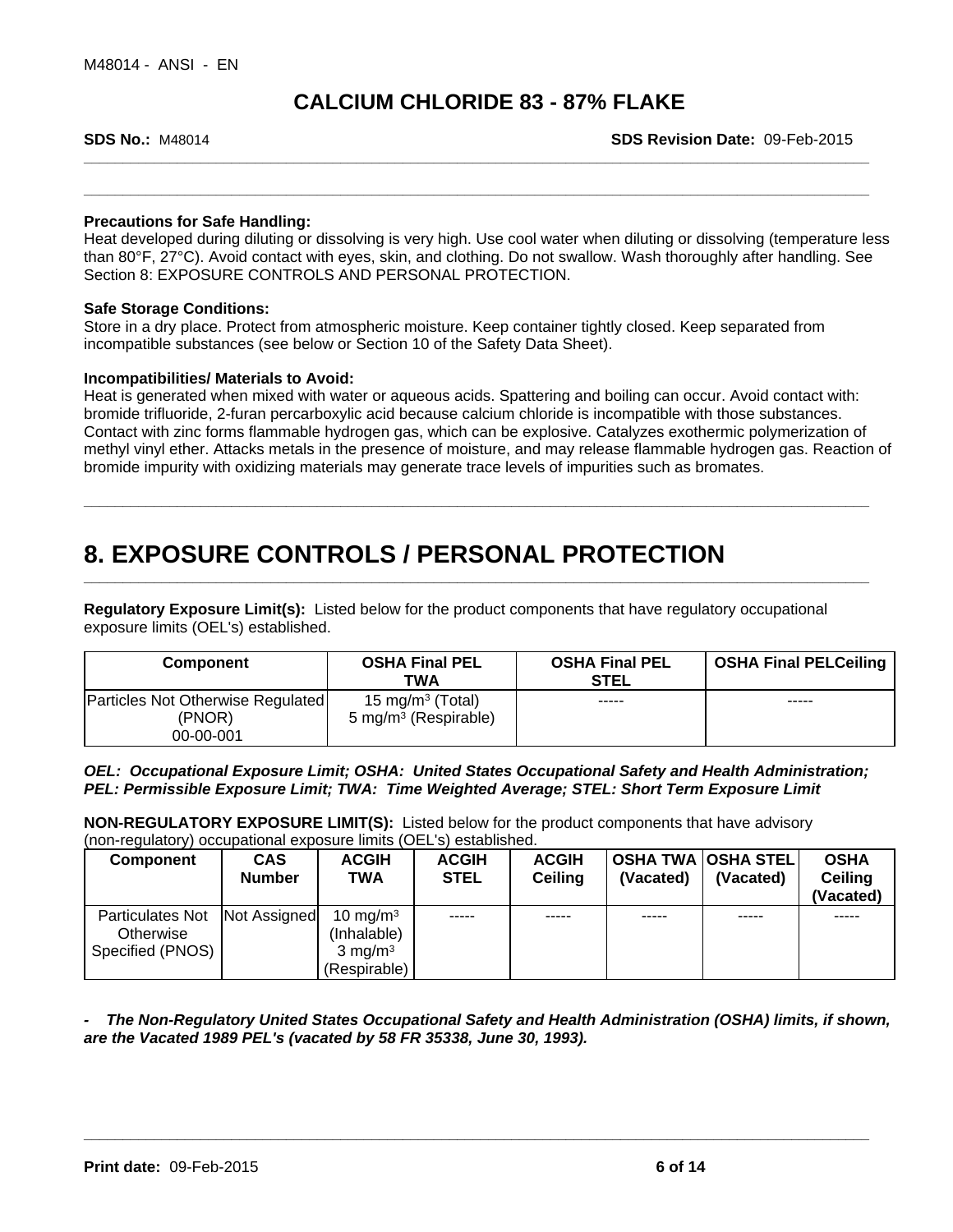**SDS No.:** M48014 **SDS Revision Date:** 09-Feb-2015

The American Conference of Governmental Industrial Hygienists (ACGIH) is a voluntary organization of professional industrial hygiene personnel in government or educational institutions in the United States. The ACGIH develops and publishes recommended occupational exposure limits each year called Threshold Limit Values (TLVs) for hundreds of chemicals, physical agents, and biological exposure indices.

**Additional Advice:** Ingestion: Use good personal hygiene. Do not consume or store food in the work area. Wash hands before smoking or eating.

**ENGINEERING CONTROLS:** Use local exhaust ventilation, or other engineering controls to maintain airborne levels below exposure limit requirements or guidelines. If there are no applicable exposure limit requirements or guidelines, general ventilation should be sufficient for most operations. Local exhaust ventilation may be necessary for some operations.

## **PERSONAL PROTECTIVE EQUIPMENT:**

**Eye Protection:** Wear safety glasses with side-shields. For dusty operations or when handling solutions of the material, wear chemical goggles.

**Skin and Body Protection: Wear clean, body-covering clothing.** 

**Hand Protection:** Use gloves chemically resistant to this material. If hands are cut or scratched, use gloves chemically resistant to this material even for brief exposures. Examples of preferred glove barrier materials include: Neoprene, Polyvinyl chloride ("PVC" or "vinyl"), Nitrile/butadiene rubber ("nitrile" or "NBR"). NOTICE: The selection of a specific glove for a particular application and duration of use in a workplace should also take into account all relevant workplace factors such as, but not limited to: Other chemicals which may be handled, physical requirements (cut/puncture protection, dexterity, thermal protection), potential body reactions to glove materials, as well as the instructions/specifications provided by the glove supplier.

**Respiratory Protection:** Respiratory protection should be worn when there is a potential to exceed the exposure limit requirements or guidelines. If there are no applicable exposure limit requirements or guidelines, wear respiratory protection when adverse effects, such as respiratory irritation or discomfort have been experienced, or where indicated by your risk assessment process. In dusty or misty atmospheres, use an approved particulate respirator. The following should be effective types of air-purifying respirators: High efficiency particulate air (HEPA) N95. A respiratory protection program that meets 29 CFR 1910.134 must be followed whenever workplace conditions warrant use of a respirator.

**\_\_\_\_\_\_\_\_\_\_\_\_\_\_\_\_\_\_\_\_\_\_\_\_\_\_\_\_\_\_\_\_\_\_\_\_\_\_\_\_\_\_\_\_\_\_\_\_\_\_\_\_\_\_\_\_\_\_\_\_\_\_\_\_\_\_\_\_\_\_\_\_\_\_\_\_\_\_\_\_\_\_\_\_\_\_\_\_\_\_\_\_\_\_\_\_\_\_\_\_\_**

**\_\_\_\_\_\_\_\_\_\_\_\_\_\_\_\_\_\_\_\_\_\_\_\_\_\_\_\_\_\_\_\_\_\_\_\_\_\_\_\_\_\_\_\_\_\_\_\_\_\_\_\_\_\_\_\_\_\_\_\_\_\_\_\_\_\_\_\_\_\_\_\_\_\_\_\_\_\_\_\_\_\_\_\_\_\_\_\_\_\_\_\_\_\_\_\_\_\_\_\_\_**

## **9. PHYSICAL AND CHEMICAL PROPERTIES**

**Physical state** Solid<br> **Appearance:** Flakes Appearance: **Color:** White **Odor:** Odorless **Odor Threshold [ppm]:** No data available. **Molecular Formula:** CaCl2<br> **Decomposition Temperature:** Not applicable<br> **Boiling Point/Range:** Not applicable to solids<br>
Freezing Point/Range: Not applicable to solids. **Decomposition Temperature:** Not applicable **Boiling Point/Range: Freezing Point/Range:** Not applicable to solids.

Not applicable to solids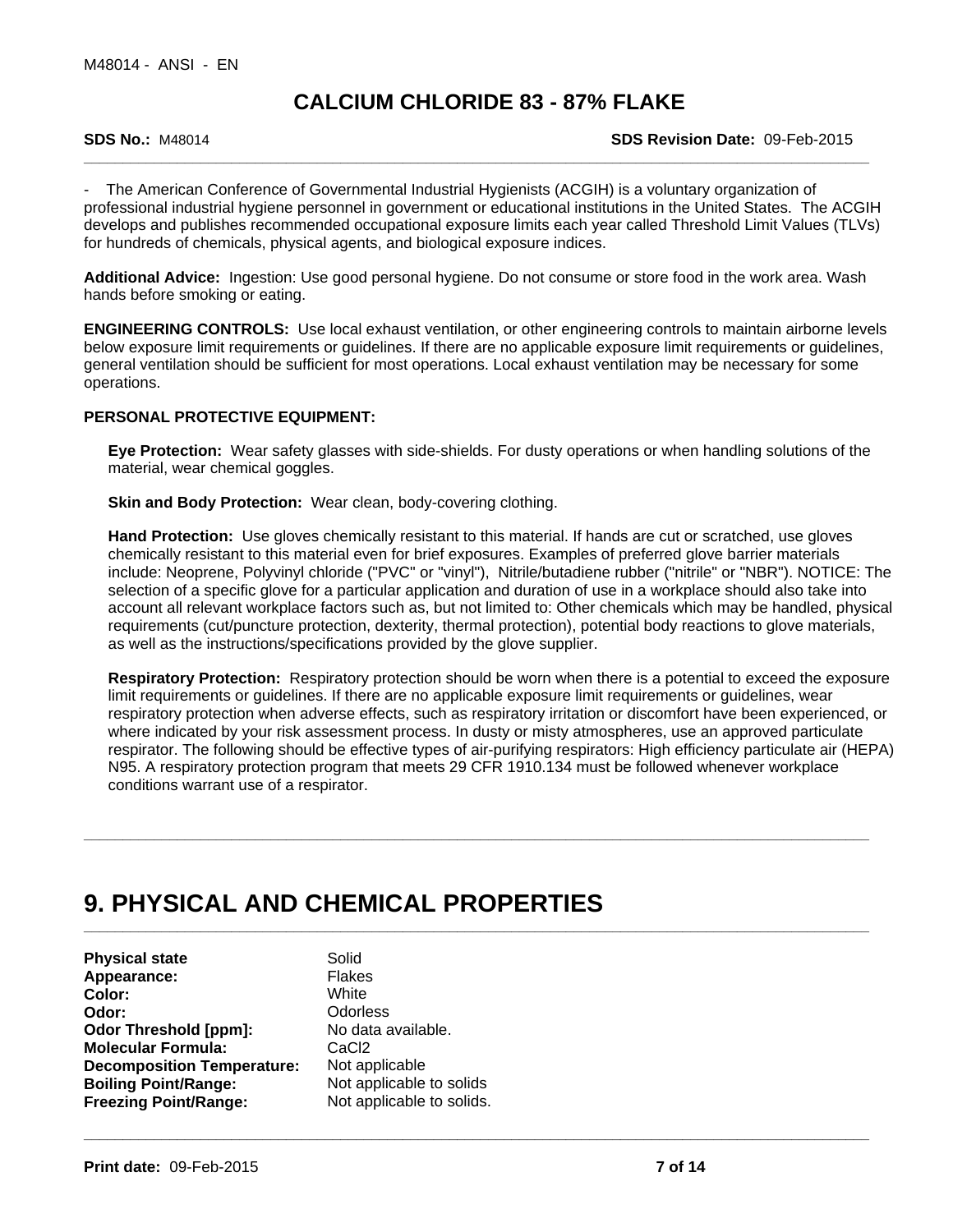**SDS No.:** M48014 **SDS Revision Date:** 09-Feb-2015

| <b>Melting Point/Range:</b><br><b>Vapor Pressure:</b>      | 772 °C (1,422 °F)<br>Negligible at ambient temperature |
|------------------------------------------------------------|--------------------------------------------------------|
| Vapor Density (air=1):                                     | Not applicable                                         |
| Relative Density/Specific Gravity Not applicable to solids |                                                        |
| $(water=1):$                                               |                                                        |
| <b>Bulk Density:</b>                                       | $51 - 61$ lb/ft3                                       |
| <b>Water Solubility:</b>                                   | Readily soluble                                        |
| pH:                                                        | Not applicable to solids                               |
| <b>Volatility:</b>                                         | Not applicable                                         |
| <b>Evaporation Rate (ether=1):</b>                         | Not applicable                                         |
| <b>Partition Coefficient</b>                               | No data available                                      |
| (n-octanol/water):                                         |                                                        |
| Flash point:                                               | Not applicable                                         |
| Flammability (solid, gas):                                 | Not applicable                                         |
| Lower Flammability Level (air):                            | Not applicable                                         |
| <b>Upper Flammability Level (air):</b>                     | Not applicable                                         |
| <b>Auto-ignition Temperature:</b>                          | Not applicable                                         |
| Viscosity:                                                 | Not applicable                                         |
| Hygroscopic:                                               | Yes                                                    |
|                                                            |                                                        |

# **10. STABILITY AND REACTIVITY**

**Reactivity:** Hygroscopic. Liberates large amounts of heat when dissolving in water or aqueous acids.

**Chemical Stability:** Stable at normal temperatures and pressures.

## **Possibility of Hazardous Reactions:**

Avoid moisture.

## **Conditions to Avoid:**

(e.g., static discharge, shock, or vibration) -. None known.

## **Incompatibilities/ Materials to Avoid:**

Heat is generated when mixed with water or aqueous acids. Spattering and boiling can occur. Avoid contact with: bromide trifluoride, 2-furan percarboxylic acid because calcium chloride is incompatible with those substances. Contact with zinc forms flammable hydrogen gas, which can be explosive. Catalyzes exothermic polymerization of methyl vinyl ether. Attacks metals in the presence of moisture, and may release flammable hydrogen gas. Reaction of bromide impurity with oxidizing materials may generate trace levels of impurities such as bromates.

**\_\_\_\_\_\_\_\_\_\_\_\_\_\_\_\_\_\_\_\_\_\_\_\_\_\_\_\_\_\_\_\_\_\_\_\_\_\_\_\_\_\_\_\_\_\_\_\_\_\_\_\_\_\_\_\_\_\_\_\_\_\_\_\_\_\_\_\_\_\_\_\_\_\_\_\_\_\_\_\_\_\_\_\_\_\_\_\_\_\_\_\_\_\_\_\_\_\_\_\_\_**

**\_\_\_\_\_\_\_\_\_\_\_\_\_\_\_\_\_\_\_\_\_\_\_\_\_\_\_\_\_\_\_\_\_\_\_\_\_\_\_\_\_\_\_\_\_\_\_\_\_\_\_\_\_\_\_\_\_\_\_\_\_\_\_\_\_\_\_\_\_\_\_\_\_\_\_\_\_\_\_\_\_\_\_\_\_\_\_\_\_\_\_\_\_\_\_\_\_\_\_\_\_**

**\_\_\_\_\_\_\_\_\_\_\_\_\_\_\_\_\_\_\_\_\_\_\_\_\_\_\_\_\_\_\_\_\_\_\_\_\_\_\_\_\_\_\_\_\_\_\_\_\_\_\_\_\_\_\_\_\_\_\_\_\_\_\_\_\_\_\_\_\_\_\_\_\_\_\_\_\_\_\_\_\_\_\_\_\_\_\_\_\_\_\_\_\_\_\_\_\_\_\_\_\_**

**\_\_\_\_\_\_\_\_\_\_\_\_\_\_\_\_\_\_\_\_\_\_\_\_\_\_\_\_\_\_\_\_\_\_\_\_\_\_\_\_\_\_\_\_\_\_\_\_\_\_\_\_\_\_\_\_\_\_\_\_\_\_\_\_\_\_\_\_\_\_\_\_\_\_\_\_\_\_\_\_\_\_\_\_\_\_\_\_\_\_\_\_\_\_\_\_\_\_\_\_\_**

**Hazardous Decomposition Products:** Formed under fire conditions: hydrogen chloride gas, calcium oxide

**Hazardous Polymerization:** Will not occur.

## **11. TOXICOLOGICAL INFORMATION**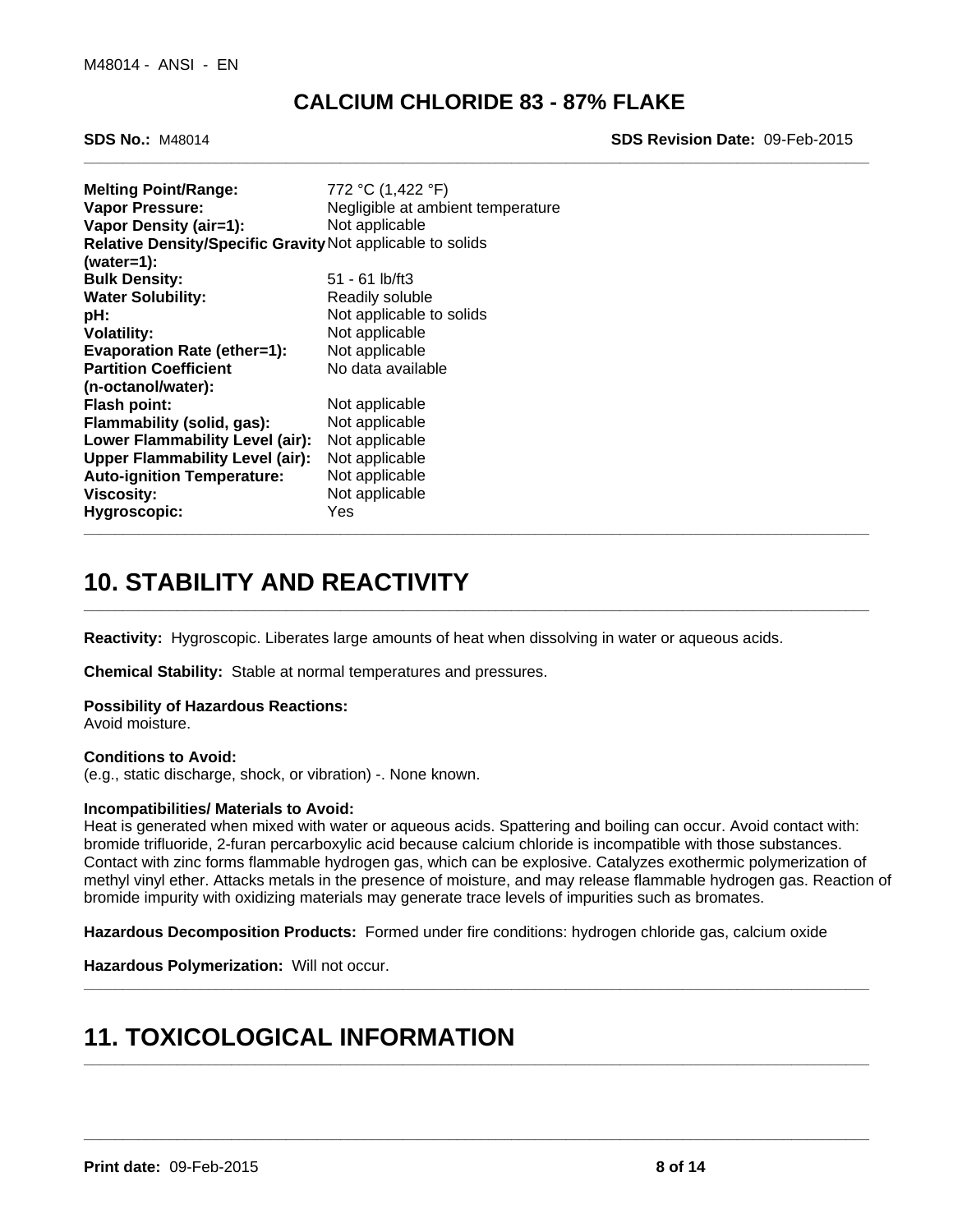## **SDS No.:** M48014 **SDS Revision Date:** 09-Feb-2015

## **TOXICITY DATA:**

## **PRODUCT TOXICITY DATA:** CALCIUM CHLORIDE 83-87% FLAKE

| ∟D50 Oral:                       | LD50 Dermal:                       | <b>LC50 Inhalation:</b> |
|----------------------------------|------------------------------------|-------------------------|
| 1126 mg/kg - Oral Acute Toxicity | 2637 mg/kg - Dermal Acute Toxicity | No data is available    |
| Estimate (ATE)                   | Estimate (ATE)                     |                         |

## **COMPONENT TOXICITY DATA:**

**Note:** The component toxicity data is populated by the LOLI database and may differ from the product toxicity data given.

| Component                       | LD50 Oral:       | LD50 Dermal:     | <b>LC50 Inhalation:</b> |
|---------------------------------|------------------|------------------|-------------------------|
| Calcium chloride<br>10043-52-4  | 1000 mg/kg (Rat) | 2630 mg/kg (Rat) | -----                   |
| Potassium Chloride<br>7447-40-7 | 2600 mg/kg (Rat) | -----            | -----                   |
| Sodium Chloride<br>7647-14-5    | 3 g/kg (Rat)     | 10 g/kg (Rabbit) | 42 $g/m^3$ (1 hr-Rat)   |

\*\*\*\*\*\*\*\*\*\*\*\*\*\*\*\*\*\*\*\*\*\*\*\*\*\*\*\*\*\*\*\*\*\*\*\*\*\*\*\*\*\*\*\*\*\*\*\*\*\*\*\*\*\*\*\*\*\*\*\*\*\*\*\*\*\*\*\*\*\*\*\*\*\*\*\*\*\*\*\*\*\*\*\*\*\*\*\*\*\*\*\*\*\*\*\*\*\*\*\*\*\*\*\*\*\*\*\*\*\*\*\*\*\*\*\*\*\*\*\*\*\*\*\*\*\*\*\*\*\*

## **POTENTIAL HEALTH EFFECTS:**

| Eye contact:            | For solid: May cause slight eye irritation, mechanical injury only. Dust formation<br>should be avoided, as dust can cause severe eye irritation with corneal injury.                                                                                                                                                                                                                                                                                                                                                                                                                                                                         |
|-------------------------|-----------------------------------------------------------------------------------------------------------------------------------------------------------------------------------------------------------------------------------------------------------------------------------------------------------------------------------------------------------------------------------------------------------------------------------------------------------------------------------------------------------------------------------------------------------------------------------------------------------------------------------------------|
| <b>Skin contact:</b>    | Brief contact is essentially nonirritating to skin. Prolonged contact may cause skin<br>irritation, even a burn. Not classified as corrosive to the skin according to DOT<br>guidelines. May cause more severe response if skin is damp, abraded (scratched<br>or cut), or covered by clothing, gloves, or footwear.                                                                                                                                                                                                                                                                                                                          |
| Inhalation:             | Dust may cause irritation to upper respiratory tract (nose and throat).                                                                                                                                                                                                                                                                                                                                                                                                                                                                                                                                                                       |
| Ingestion:              | Low toxicity if swallowed. Small amounts swallowed incidentally as a result of<br>normal handling operations are not likely to cause injury; however, swallowing<br>larger amounts may cause local mucosal damage to esophagus and stomach.<br>Swallowing may result in gastrointestinal irritation or ulceration.                                                                                                                                                                                                                                                                                                                            |
| <b>Chronic Effects:</b> | Chronic exposures to calcium chloride that cause irritation may cause a chronic<br>dermatitis or mucosal membrane problem. For the minor component(s):<br>POTASSIUM CHLORIDE: In animals, effects have been reported on the following<br>organs after ingestion: Gastrointestinal tract, heart, and kidney. Dose levels<br>producing these effects were many times higher than any dose levels expected<br>from exposure due to use. SODIUM CHLORIDE: Medical experience with<br>sodium chloride has shown a strong association between elevated blood pressure<br>and prolonged dietary overuse. Related effects could occur in the kidneys. |

**\_\_\_\_\_\_\_\_\_\_\_\_\_\_\_\_\_\_\_\_\_\_\_\_\_\_\_\_\_\_\_\_\_\_\_\_\_\_\_\_\_\_\_\_\_\_\_\_\_\_\_\_\_\_\_\_\_\_\_\_\_\_\_\_\_\_\_\_\_\_\_\_\_\_\_\_\_\_\_\_\_\_\_\_\_\_\_\_\_\_\_\_\_\_\_\_\_\_\_\_\_ SIGNS AND SYMPTOMS OF EXPOSURE:** Solution and or solids may be visible on the skin and or eyes. Localized redness, warmth, and irritation consistent with mechanism of injury: abrasion, burn, hypertonic solution.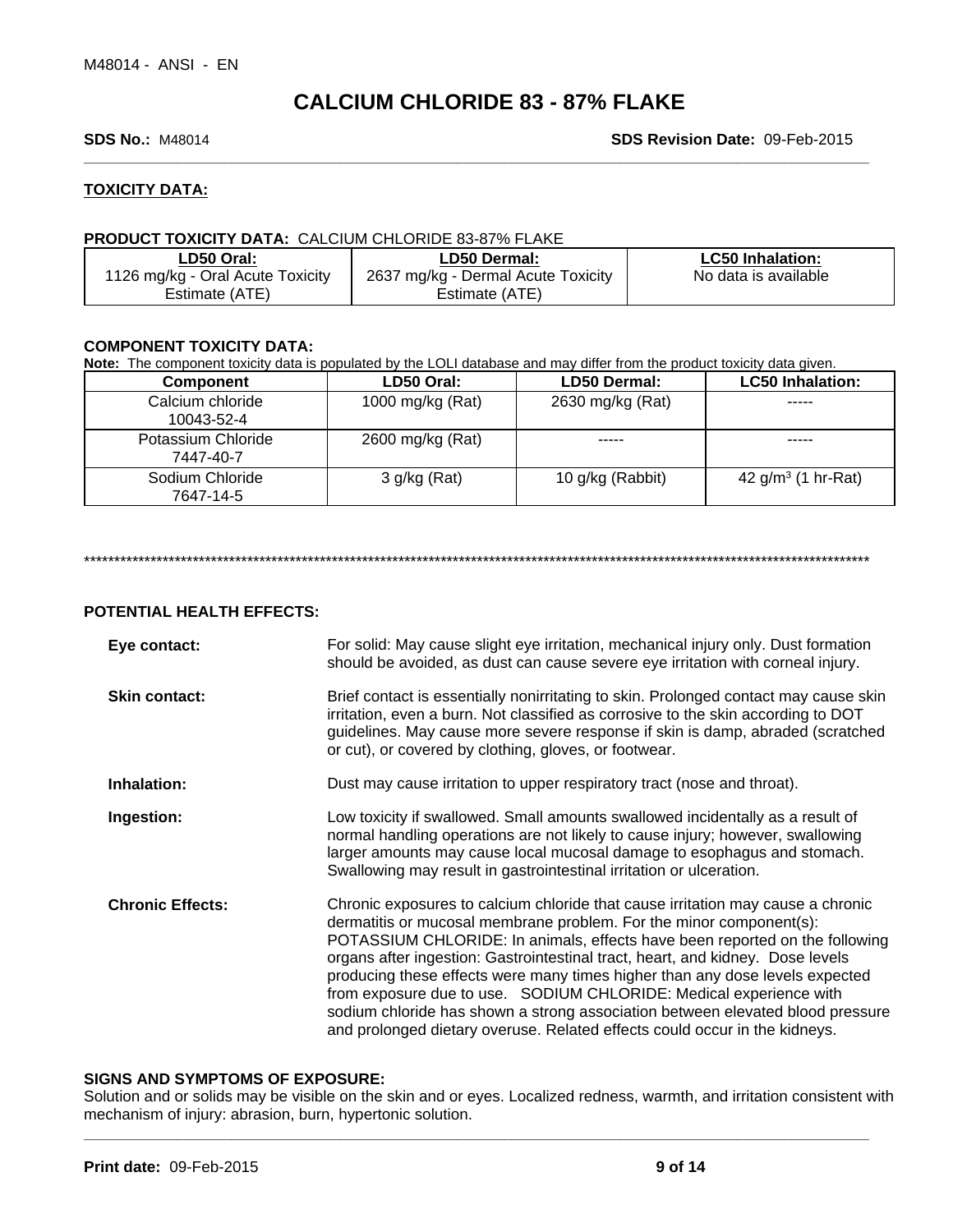**SDS No.:** M48014 **SDS Revision Date:** 09-Feb-2015

**Inhalation (Breathing):** Inhaling dust may cause irritation to upper respiratory tract (nose and throat). Nasal mucosal and oropharyngeal eythema.

**Skin:** Skin Irritation. Direct abrasion of skin from solid, erythema and burn from reaction with water. Prolonged contact and occlusion may cause more severe symptoms. Damage is localized to contact areas.

**Eye:** Eye Irritation. Direct abrasion of cornea from solid, erythema and burn from reaction with water, conjunctival swelling and cornea opacification from hypertonic solution and heat. Corneal eye pain, redness, acute corneal thickening or whitening.

**Ingestion (Swallowing):** Consumption of solids or hypertonic solutions causes nausea, vomiting, and increased thirst.

**Interaction with Other Chemicals Which Enhance Toxicity:** None known.

\*\*\*\*\*\*\*\*\*\*\*\*\*\*\*\*\*\*\*\*\*\*\*\*\*\*\*\*\*\*\*\*\*\*\*\*\*\*\*\*\*\*\*\*\*\*\*\*\*\*\*\*\*\*\*\*\*\*\*\*\*\*\*\*\*\*\*\*\*\*\*\*\*\*\*\*\*\*\*\*\*\*\*\*\*\*\*\*\*\*\*\*\*\*\*\*\*\*\*\*\*\*\*\*\*\*\*\*\*\*\*\*\*\*\*\*\*\*\*\*\*\*\*\*\*\*\*\*\*\*

## **GHS HEALTH HAZARDS:**

**GHS: ACUTE TOXICITY - ORAL:** Category 4 - Harmful if swallowed.

| <b>GHS: ACUTE TOXICITY -</b><br><b>DERMAL:</b>     | Not classified as acutely toxic for dermal exposure. |
|----------------------------------------------------|------------------------------------------------------|
| <b>GHS: ACUTE TOXICITY -</b><br><b>INHALATION:</b> | No data available. Not classified.                   |
| <b>GHS: CONTACT HAZARD -</b><br><b>SKIN:</b>       | Category 2 - Causes skin irritation                  |

**GHS: CONTACT HAZARD - EYE:** Category 2B - Causes eye irritation

## **GHS: CARCINOGENICITY:**

Not classified as a carcinogen per GHS criteria. This product is not classified as a carcinogen by NTP, IARC, or OSHA.

## **MUTAGENIC DATA:**

Not classified as a mutagen per GHS criteria. The data presented are for the following material: Calcium chloride (CaCl2) - In vitro genetic toxicity studies were negative. The data presented are for the following material: Potassium chloride - In vitro genetic toxicity studies were positive. However, the relevance of this to humans is unknown. For the minor component(s): Sodium chloride - In vitro genetic toxicity studies were predominantly negative.

## **DEVELOPMENTAL TOXICITY:**

Not classified as a developmental or reproductive toxin per GHS criteria. For the major component(s): Did not cause birth defects or any other fetal effects in laboratory animals.

**\_\_\_\_\_\_\_\_\_\_\_\_\_\_\_\_\_\_\_\_\_\_\_\_\_\_\_\_\_\_\_\_\_\_\_\_\_\_\_\_\_\_\_\_\_\_\_\_\_\_\_\_\_\_\_\_\_\_\_\_\_\_\_\_\_\_\_\_\_\_\_\_\_\_\_\_\_\_\_\_\_\_\_\_\_\_\_\_\_\_\_\_\_\_\_\_\_\_\_\_\_**

\_\_\_\_\_\_\_\_\_\_\_\_\_\_\_\_\_\_\_\_\_\_\_\_\_\_\_\_\_\_\_\_\_\_\_\_\_\_\_\_\_\_\_\_\_\_\_\_\_\_\_\_\_\_\_\_\_\_\_\_\_\_\_\_\_\_\_\_\_\_\_\_\_\_\_\_\_\_\_\_\_\_\_\_\_\_\_\_\_\_\_\_\_\_\_\_\_\_\_\_\_

**\_\_\_\_\_\_\_\_\_\_\_\_\_\_\_\_\_\_\_\_\_\_\_\_\_\_\_\_\_\_\_\_\_\_\_\_\_\_\_\_\_\_\_\_\_\_\_\_\_\_\_\_\_\_\_\_\_\_\_\_\_\_\_\_\_\_\_\_\_\_\_\_\_\_\_\_\_\_\_\_\_\_\_\_\_\_\_\_\_\_\_\_\_\_\_\_\_\_\_\_\_**

## **12. ECOLOGICAL INFORMATION**

## **ECOTOXICITY DATA:**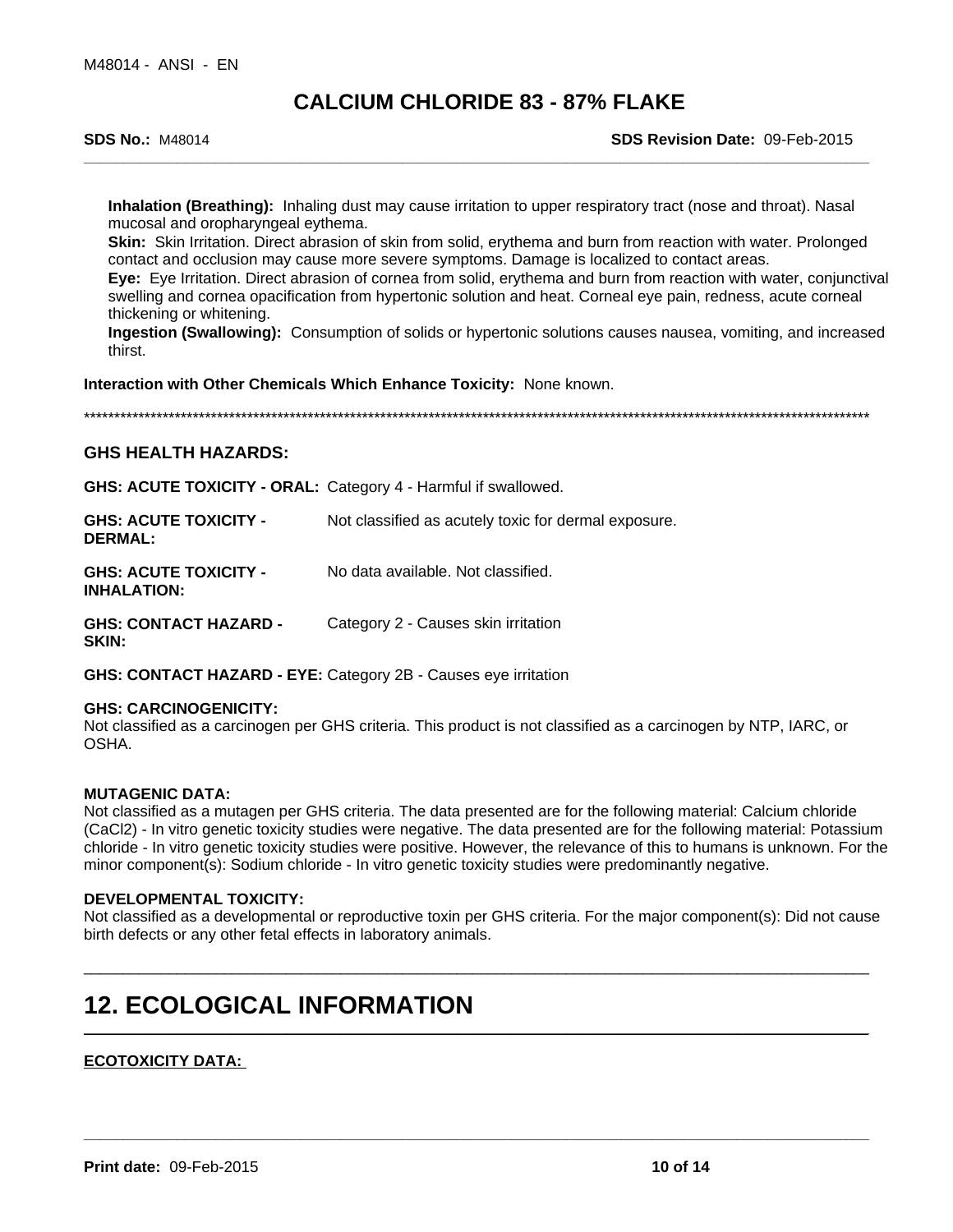**SDS No.:** M48014 **SDS Revision Date:** 09-Feb-2015

## **Aquatic Toxicity:**

Material is practically non-toxic to aquatic organisms on an acute basis. (LC50/EC50/EL50/LL50 >100 mg/L in the most sensitive species tested).

## **Freshwater Fish Toxicity:**

Calcium Chloride: LC50, bluegill (Lepomis macrochirus): 8,350 - 10,650 mg/l Potassium Chloride: LC50, rainbow trout (Oncorhynchus mykiss), 96 h: 4,236 mg/l Sodium Chloride: LC50, fathead minnow (Pimephales promelas): 10,610 mg/l

## **Invertebrate Toxicity:**

Calcium Chloride: LC50, water flea Daphnia magna: 759 - 3,005 mg/l Potassium Chloride: EC50, water flea Daphnia magna, 24 h, immobilization: 590 mg/l LC50, water flea Ceriodaphnia dubia, 96 h: 3,470 mg/l Sodium Chloride: LC50, water flea Daphnia magna: 4,571 mg/l

## **Other Toxicity:**

Sodium Chloride: IC50, OECD 209 Test; activated sludge, respiration inhibition: > 1,000 mg/l

## **FATE AND TRANSPORT:**

**BIODEGRADATION:** This material is inorganic and not subject to biodegradation.

**PERSISTENCE:** Calcium chloride is believed not to persist in the environment because it is readily dissociated into calcium and chloride ions in water. Calcium chloride released into the environment is thus likely to be distributed into water in the form of calcium and chloride ions. Calcium ions may remain in soil by binding to soil particulate or by forming stable salts with other ions. Chloride ions are mobile and eventually drain into surface water. Both ions originally exist in nature, and their concentrations in surface water will depend on various factors, such as geological parameters, weathering, and human activities.

**BIOCONCENTRATION:** No bioconcentration is expected because of the relatively high water solubility. Potential for mobility in soil is very high (Koc between 0 and 50). Partitioning from water to n-octanol is not applicable.

**BIOACCUMULATIVE POTENTIAL:** Calcium chloride and its dissociated forms (calcium and chloride ions) are ubiquitous in the environment. Calcium and chloride ions can also be found as constituents in organisms. Considering its dissociation properties, calcium chloride is not expected to accumulate in living organisms.

**MOBILITY IN SOIL:** Calcium chloride is not expected to be absorbed in soil due to its dissociation properties and high water solubility. It is expected to dissociate into calcium and chloride free ions or it may form stable inorganic or organic salts with other counter ions, leading to different fates between calcium and chloride ions in soil and water components. Calcium ions may bind to soil particulate or may form stable inorganic salts with sulfate and carbonate ions. The chloride ion is mobile in soil and eventually drains into surface water because it is readily dissolved in water.

**\_\_\_\_\_\_\_\_\_\_\_\_\_\_\_\_\_\_\_\_\_\_\_\_\_\_\_\_\_\_\_\_\_\_\_\_\_\_\_\_\_\_\_\_\_\_\_\_\_\_\_\_\_\_\_\_\_\_\_\_\_\_\_\_\_\_\_\_\_\_\_\_\_\_\_\_\_\_\_\_\_\_\_\_\_\_\_\_\_\_\_\_\_\_\_\_\_\_\_\_\_**

**\_\_\_\_\_\_\_\_\_\_\_\_\_\_\_\_\_\_\_\_\_\_\_\_\_\_\_\_\_\_\_\_\_\_\_\_\_\_\_\_\_\_\_\_\_\_\_\_\_\_\_\_\_\_\_\_\_\_\_\_\_\_\_\_\_\_\_\_\_\_\_\_\_\_\_\_\_\_\_\_\_\_\_\_\_\_\_\_\_\_\_\_\_\_\_\_\_\_\_\_\_**

**\_\_\_\_\_\_\_\_\_\_\_\_\_\_\_\_\_\_\_\_\_\_\_\_\_\_\_\_\_\_\_\_\_\_\_\_\_\_\_\_\_\_\_\_\_\_\_\_\_\_\_\_\_\_\_\_\_\_\_\_\_\_\_\_\_\_\_\_\_\_\_\_\_\_\_\_\_\_\_\_\_\_\_\_\_\_\_\_\_\_\_\_\_\_\_\_\_\_\_\_\_**

## **13. DISPOSAL CONSIDERATIONS**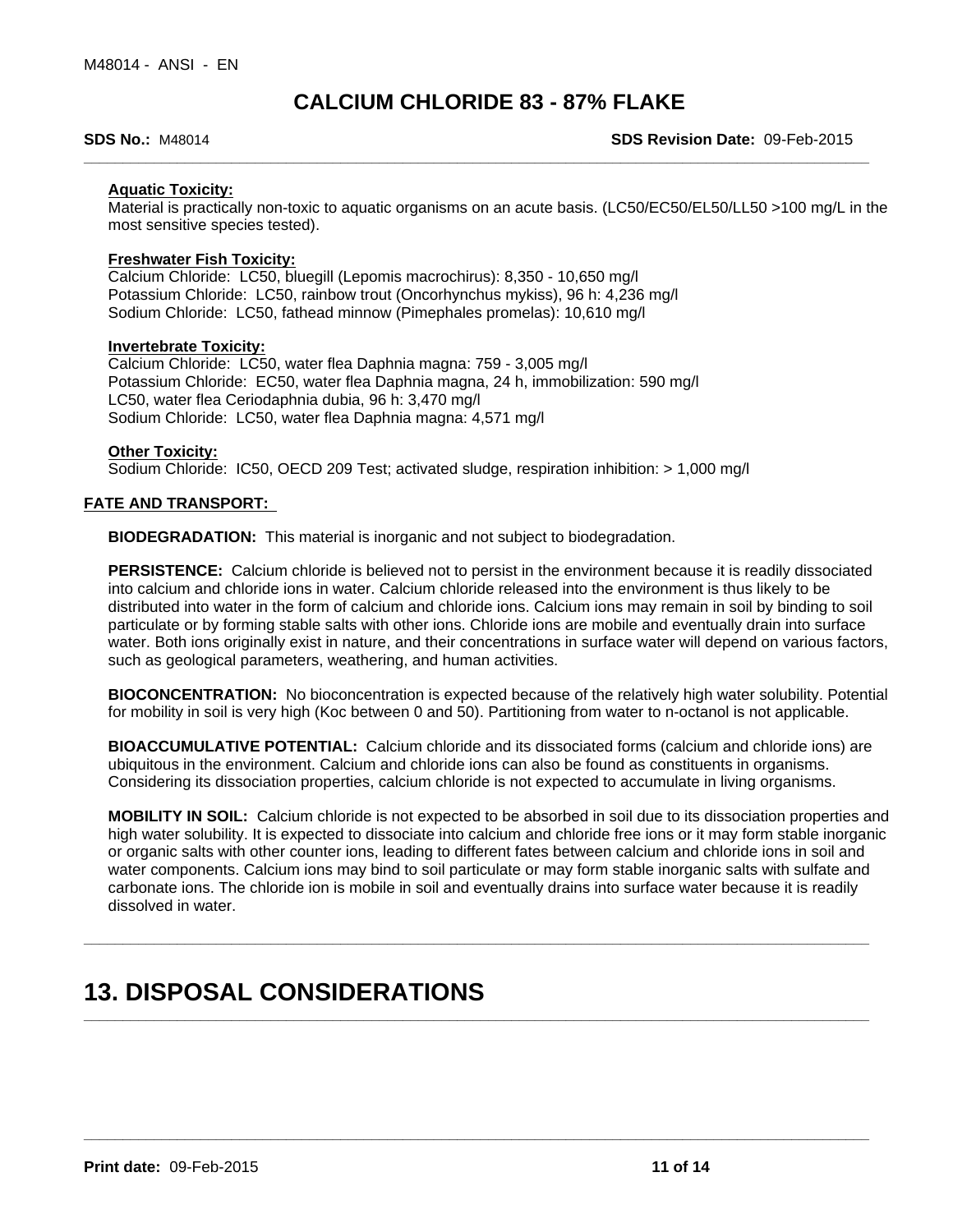**SDS No.:** M48014 **SDS Revision Date:** 09-Feb-2015

## **Waste from material:**

Reuse or reprocess, if possible. All disposal practices must be in compliance with all Federal, State/Provincial and local laws and regulations. Regulations may vary in different locations. Report spills if applicable. Waste characterizations and compliance with applicable laws are the responsibility solely of the waste generator. AS YOUR SUPPLIER, WE HAVE NO CONTROL OVER THE MANAGEMENT PRACTICES OR MANUFACTURING PROCESSES OF PARTIES HANDLING OR USING THIS MATERIAL. THE INFORMATION PRESENTED HERE PERTAINS ONLY TO THE PRODUCT AS SHIPPED IN ITS INTENDED CONDITION AS DESCRIBED IN SDS SECTION: Composition Information. FOR UNUSED & UNCONTAMINATED PRODUCT, the preferred options include sending to a licensed, permitted: Landfill and waste water treatment system.

## **Container Management:**

Dispose of container in accordance with applicable local, regional, national, and/or international regulations. Container rinsate must be disposed of in compliance with applicable regulations.

**\_\_\_\_\_\_\_\_\_\_\_\_\_\_\_\_\_\_\_\_\_\_\_\_\_\_\_\_\_\_\_\_\_\_\_\_\_\_\_\_\_\_\_\_\_\_\_\_\_\_\_\_\_\_\_\_\_\_\_\_\_\_\_\_\_\_\_\_\_\_\_\_\_\_\_\_\_\_\_\_\_\_\_\_\_\_\_\_\_\_\_\_\_\_\_\_\_\_\_\_\_**

**\_\_\_\_\_\_\_\_\_\_\_\_\_\_\_\_\_\_\_\_\_\_\_\_\_\_\_\_\_\_\_\_\_\_\_\_\_\_\_\_\_\_\_\_\_\_\_\_\_\_\_\_\_\_\_\_\_\_\_\_\_\_\_\_\_\_\_\_\_\_\_\_\_\_\_\_\_\_\_\_\_\_\_\_\_\_\_\_\_\_\_\_\_\_\_\_\_\_\_\_\_**

**\_\_\_\_\_\_\_\_\_\_\_\_\_\_\_\_\_\_\_\_\_\_\_\_\_\_\_\_\_\_\_\_\_\_\_\_\_\_\_\_\_\_\_\_\_\_\_\_\_\_\_\_\_\_\_\_\_\_\_\_\_\_\_\_\_\_\_\_\_\_\_\_\_\_\_\_\_\_\_\_\_\_\_\_\_\_\_\_\_\_\_\_\_\_\_\_\_\_\_\_\_**

**\_\_\_\_\_\_\_\_\_\_\_\_\_\_\_\_\_\_\_\_\_\_\_\_\_\_\_\_\_\_\_\_\_\_\_\_\_\_\_\_\_\_\_\_\_\_\_\_\_\_\_\_\_\_\_\_\_\_\_\_\_\_\_\_\_\_\_\_\_\_\_\_\_\_\_\_\_\_\_\_\_\_\_\_\_\_\_\_\_\_\_\_\_\_\_\_\_\_\_\_\_**

**\_\_\_\_\_\_\_\_\_\_\_\_\_\_\_\_\_\_\_\_\_\_\_\_\_\_\_\_\_\_\_\_\_\_\_\_\_\_\_\_\_\_\_\_\_\_\_\_\_\_\_\_\_\_\_\_\_\_\_\_\_\_\_\_\_\_\_\_\_\_\_\_\_\_\_\_\_\_\_\_\_\_\_\_\_\_\_\_\_\_\_\_\_\_\_\_\_\_\_\_\_**

## **14. TRANSPORT INFORMATION**

## **LAND TRANSPORT**

**U.S. DOT 49 CFR 172.101:**

**Status:** Not regulated

## **CANADIAN TRANSPORTATION OF DANGEROUS GOODS:**

**Status:** Not regulated

## **MARITIME TRANSPORT (IMO / IMDG)** Not regulated

**Status - IMO / IMDG:** Not Regulated

## **15. REGULATORY INFORMATION**

## **U.S. REGULATIONS**

### **OSHA REGULATORY STATUS:**

This material is considered hazardous by the OSHA Hazard Communication Standard (29 CFR 1910.1200)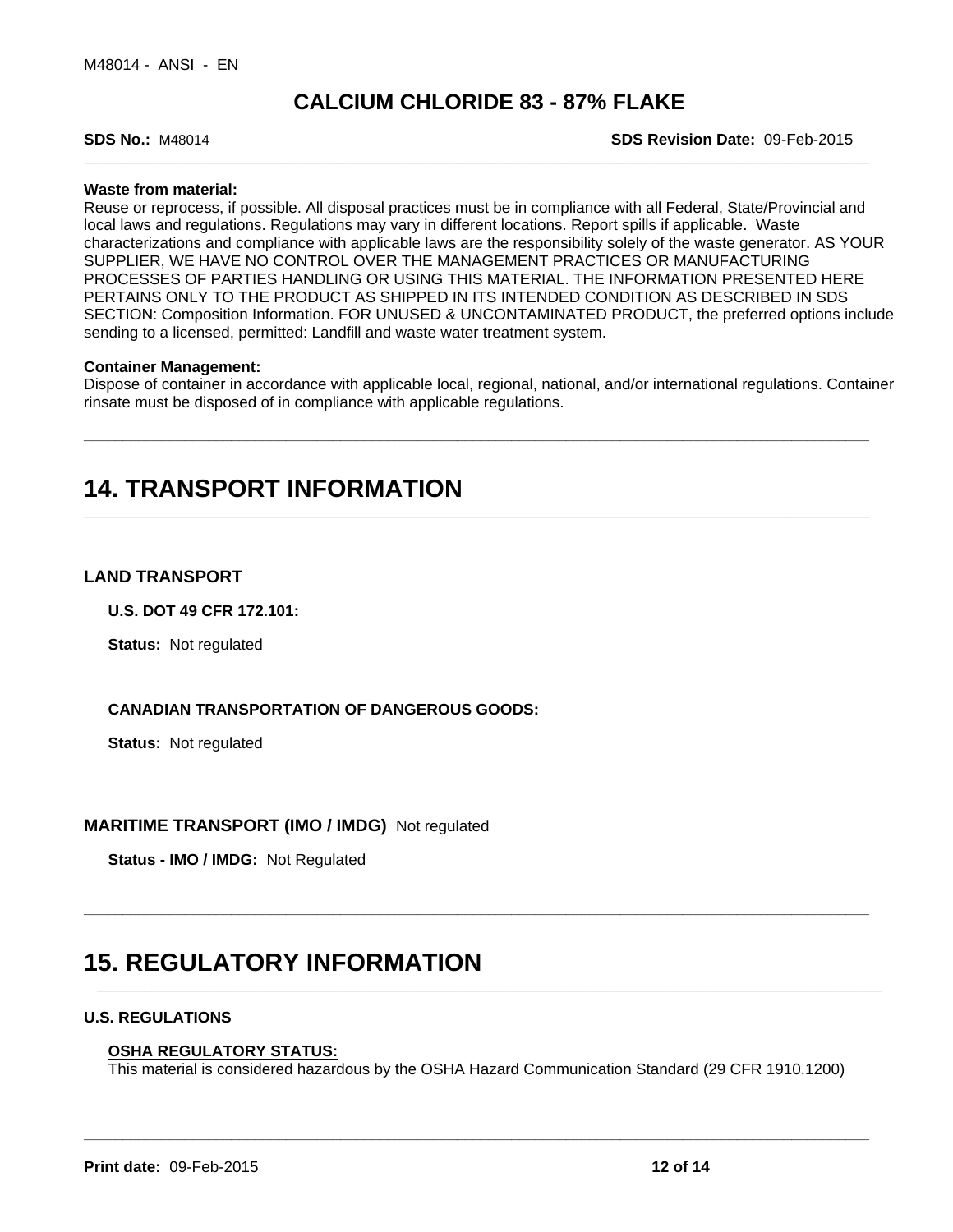**SDS No.:** M48014 **SDS Revision Date:** 09-Feb-2015

## **CERCLA SECTIONS 102a/103 HAZARDOUS SUBSTANCES (40 CFR 302.4):**

Not regulated.

## **SARA EHS Chemical (40 CFR 355.30)**

Not regulated

## **EPCRA SECTIONS 311/312 HAZARD CATEGORIES (40 CFR 370.10):**

Acute Health Hazard

## **EPCRA SECTION 313 (40 CFR 372.65):**

To the best of our knowledge, this product does not contain chemicals at levels which require reporting under this statute.

## **OSHA PROCESS SAFETY (PSM) (29 CFR 1910.119):**

Not regulated

## **NATIONAL INVENTORY STATUS**

**U.S. INVENTORY STATUS: Toxic Substance Control Act (TSCA):** All components are listed or exempt.

**TSCA 12(b):** This product is not subject to export notification.

**Canadian Chemical Inventory:** All components of this product are listed on either the DSL or the NDSL.

## **STATE REGULATIONS**

## **California Proposition 65:**

This product is not listed, but it may contain impurities/trace elements known to the State of California to cause cancer or reproductive toxicity as listed under Proposition 65 State Drinking Water and Toxic Enforcement Act. WARNING: This product (when used in aqueous formulations with a chemical oxidizer such as ozone) may react to form calcium bromate, a chemical known to the State of California to cause cancer.

## **CANADIAN REGULATIONS**

• This product has been classified in accordance with the hazard criteria of the Controlled Products Regulations and the SDS contains all the information required by the Controlled Products Regulations

**\_\_\_\_\_\_\_\_\_\_\_\_\_\_\_\_\_\_\_\_\_\_\_\_\_\_\_\_\_\_\_\_\_\_\_\_\_\_\_\_\_\_\_\_\_\_\_\_\_\_\_\_\_\_\_\_\_\_\_\_\_\_\_\_\_\_\_\_\_\_\_\_\_\_\_\_\_\_\_\_\_\_\_\_\_\_\_\_\_\_\_\_\_\_\_\_\_\_\_\_\_**

**\_\_\_\_\_\_\_\_\_\_\_\_\_\_\_\_\_\_\_\_\_\_\_\_\_\_\_\_\_\_\_\_\_\_\_\_\_\_\_\_\_\_\_\_\_\_\_\_\_\_\_\_\_\_\_\_\_\_\_\_\_\_\_\_\_\_\_\_\_\_\_\_\_\_\_\_\_\_\_\_\_\_\_\_\_\_\_\_\_\_\_\_\_\_\_\_\_\_\_\_\_**

**\_\_\_\_\_\_\_\_\_\_\_\_\_\_\_\_\_\_\_\_\_\_\_\_\_\_\_\_\_\_\_\_\_\_\_\_\_\_\_\_\_\_\_\_\_\_\_\_\_\_\_\_\_\_\_\_\_\_\_\_\_\_\_\_\_\_\_\_\_\_\_\_\_\_\_\_\_\_\_\_\_\_\_\_\_\_\_\_\_\_\_\_\_\_\_\_\_\_\_\_\_**

## **WHMIS - Classifications of Substances:**

• D2B - Poisonous and Infectious Material; Materials causing other toxic effects - Toxic material

## **16. OTHER INFORMATION**

**Prepared by:** OxyChem Corporate HESS - Product Stewardship